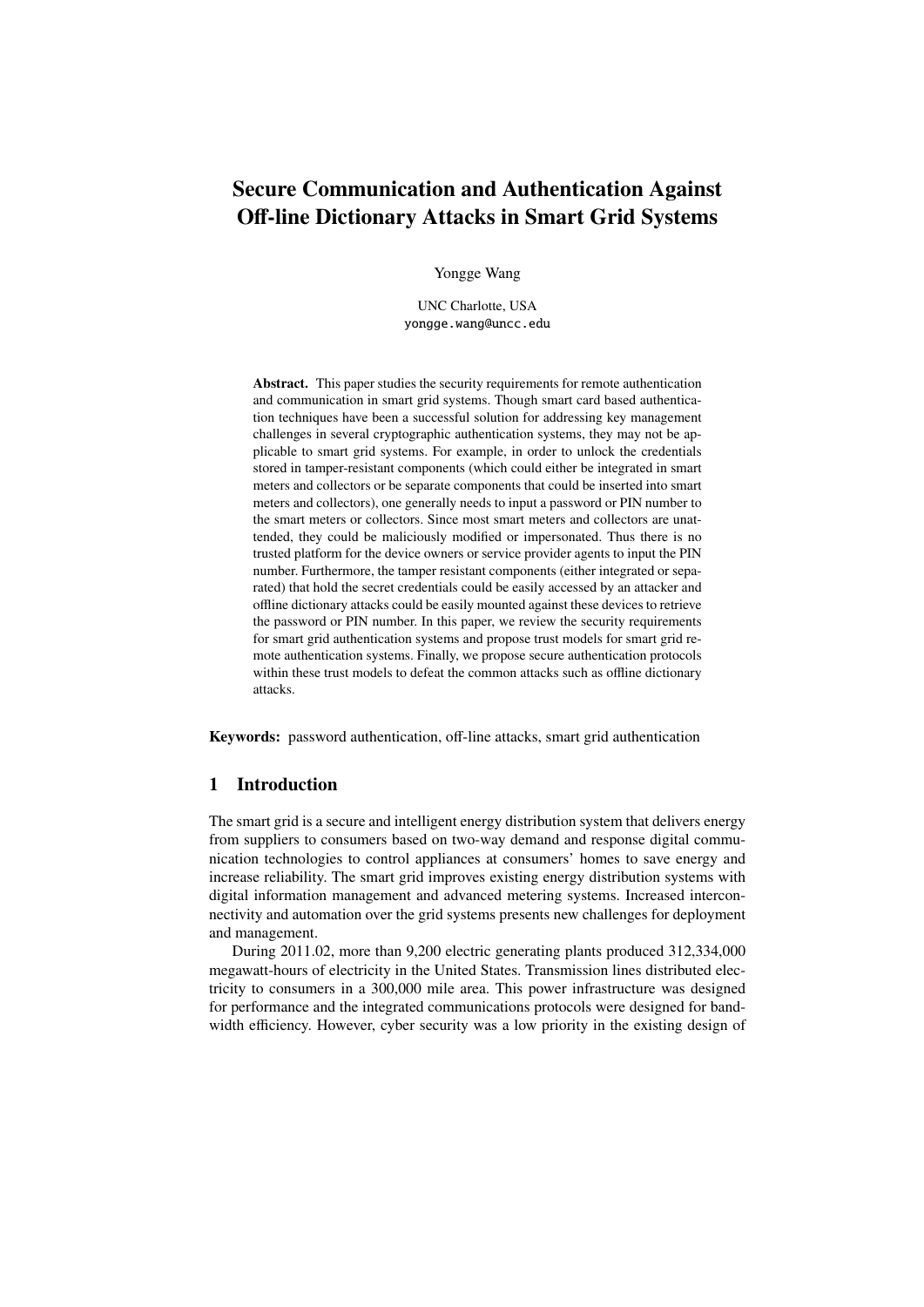the power infrastructure systems. In order to transition from the current energy distribution infrastructure towards a smart grid, we have to overcome the challenges of integrating network-based security solutions with automation systems. Overcoming such challenges requires a combination of new and legacy components that may not have sufficient resources reserved to perform security functionalities (see, e.g., Wang [11, 14]).

One of the challenges for securing smart grid systems is to counter attacks on advanced meter infrastructures (AMI). In order for smart grid systems to securely manage remotely located smart meters and collectors, each meter or collector should contain a unique identifying credential. A straightforward suggestion could be to assign a unique PKI certificate for each meter and each collector. However, a careful analysis shows that this is infeasible in many scenarios. For instance, collectors are generally mounted in unattended areas and smart meters are generally mounted outside of consumers' houses (for various reasons). Thus both internal and external attackers have easy access to these devices and may try to recover the credentials stored in these devices. In order to address these challenges, secure credentials must be stored in tamper resistant components and these components could either be integrated into meters and collectors or be separated tokens that could be inserted into meters and collectors. Under this new application scenario, traditional cryptographic protocols may be easily broken (some examples will be presented in the next paragraphs and sections) and new protocols should be designed.

The tamper resistant components for smart meters and collectors could either be integrated into meter and collector design or could be separate tokens that are held by service provider agents. There are different security implications for different designs and different security models are needed correspondingly. It is also a common practice for an agent (or owner) to input passwords or PIN numbers to unlock the credentials stored in the tamper resistant components during a secure communication or authentication session. In the case that the tamper resistant component is a separate design (tokens), they look more like smart cards and secure smart card based protocols that have discussed in the literature may be applicable (see, e.g., Wang [12]) in the smart grid systems. In particular, in these models, the smart meters and collectors could be malicious and should not be considered as trusted platforms in the design. One of the major challenges in such kind of system design is that the PIN number or password for unlocking the credential in tamper resistant storage system may be recovered using offline dictionary attacks efficiently.

Numerous smart card based cryptographic protocols rely on passwords selected by users (people) for strong authentication. Since the users find it inconvenient to remember long passwords, they typically select short easily-rememberable passwords. In these cases, the sample space of passwords may be small enough to be enumerated by an adversary thereby making the protocols vulnerable to a *dictionary* attack. It is desirable then to design password-based protocols that resist off-line dictionary attacks (see, e.g., [17]).

The problem of password-based remote authentication protocols was first studied by Gong, Lomas, Needham, and Saltzer [3] who used public-key encryption to guard against off-line password-guessing attacks. In another very influential work (see, e.g., [17]), Bellovin and Merritt introduced Encrypted Key Exchange (EKE), which became the basis for many of the subsequent works in this area. These protocols in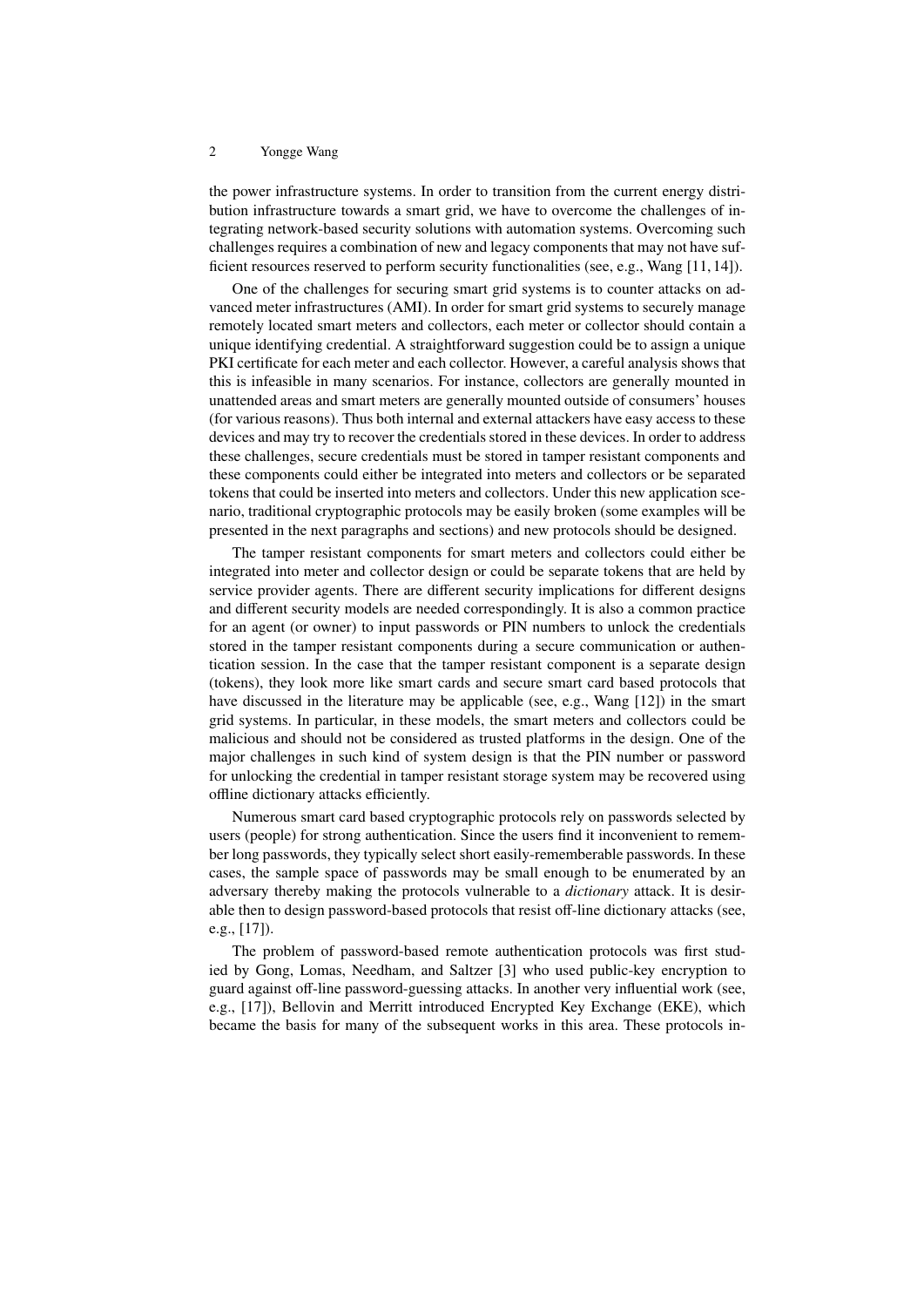clude SPEKE and SRP (see, e.g., [17]). In models discussed in the above mentioned papers, we can assume that there is a trusted client computer for the user to input her passwords. In a smart grid authentication system, this assumption may no longer be true. The smart meters and collectors (which can be considered as smart card readers in certain scenarios) could be malicious and may intercept the user inputed passwords. Furthermore, a smart card could be stolen and the adversary may launch an off-line dictionary attack against the stolen smart card itself. Wang [12] has introduced several security trust models for smart card based remote authentication and designed secure protocols within these models. This paper will concentrate on the security trust models and protocols for smart grid systems.

In a practical deployment of smart grid based authentication systems, there may be other system requirements. For example, we may be required to use symmetric cipher based systems only or to use public key based systems. Furthermore, the system may also require that the server store some validation data for each user or the server do not store any validation (this can be considered as identity based systems). Furthermore, there may be other requirements such as user password expiration and changes.

There have been quite a number of papers dealing with smart card based remote authentications (see, e.g.,  $[1, 2, 4, 6, 8, 9, 16]$ ) and most of these papers present attacks on protocols in previous papers and propose new protocols without proper security justification (or even a security model). Recently, Wang [12] has carried out a systematic analysis on security models for smart card based remote authentication and designed several secure protocols within these models. In this paper, we will carry out similar systematic researches on security models for smart grid authentication systems.

## 2 Communication Channels in Smart Grid Systems

Figure 1 shows a typical deployment of Advanced Meter Infrastructure (AMI) systems, where the collector nodes accumulate data from advanced meters and then submit data to the headquarter computing systems. This is a typical data collection model in AMI systems and normally there is no direct physical communication channel between meters and headquarter computing servers. However, virtual secure communication channels could always be established between a meter and the headquarter servers when necessary as described in Figure 1. Furthermore, each of the meters and collectors may contain slots for a service provider agent to insert a secure token such as a smart card to initiate a sequence of secure activities such as remote authentication, meter/collector configuration, or secure communication between the service provider agent and headquarter computing systems via the meter/collector.

Though it is important to carry out research on general communication security and privacy preserving data collection in AMI systems, this paper concentrates on the following authenticated communication channels:

- 1. secure peer to peer authentication and communications among different nodes within the AMI systems. These nodes could be meters, collectors, or headquarters computing systems.
- 2. secure authentication of service provider agents or device owners via tokens (e.g., smart cards) inserted into meters and collectors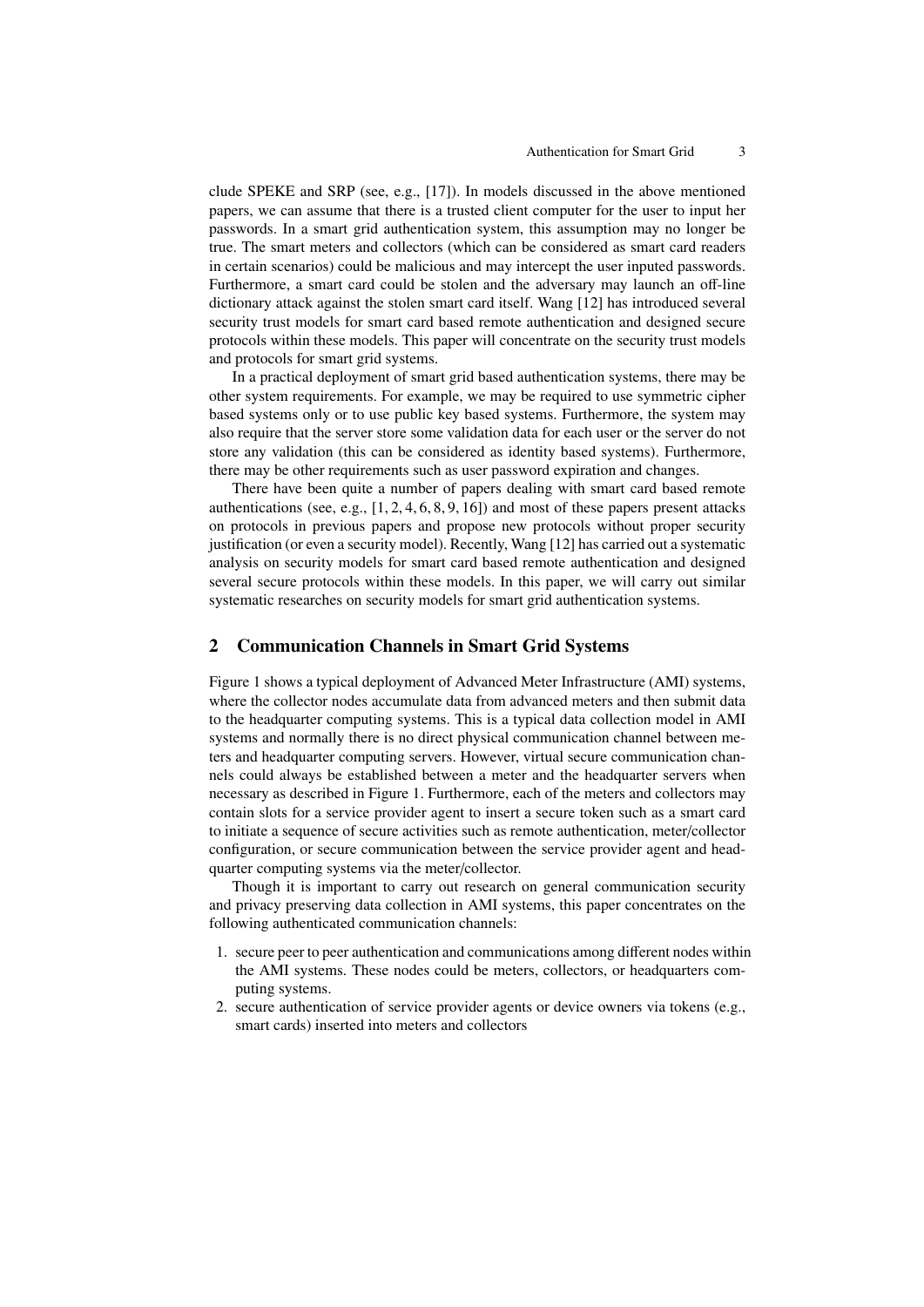

Fig. 1. A typical deployment of AMI systems

It is common for one to ask whether it is possible to use existing techniques such as Kerberos and PKI that have been successfully used in Internet environments to secure the communications among meters, collectors, and headquarter computing systems. The answer to this question is that we have to be very careful in using existing techniques. In a smart grid system, meters and collectors are normally installed at unattended areas. Thus it may be easy for an attacker to get long time access to a large amount of meters and collectors without being detected. In order to deploy Kerberos and PKI based cryptographic systems in smart grid systems, each node must hold a secure key (either a secret key for a symmetric cipher or a private key for a public key system). If secret keys in meters and collectors are not appropriately protected, an attacker could easily obtain them. Tamper resistant techniques are typically used to protect these keys. In order to shorten our notations in following discussions, we will only mention smart meters unless stated otherwise. The discussion applies to collectors or separate tokens that could be inserted into meters or collectors as well.

We use an example to show the challenges in the design of secure smart grid based authentication protocols using tamper resistant techniques. A traditional way to store or transfer the secret key for each user is to use a symmetric key cipher such as AES to encrypt user's long term secret key with user's password and store the encrypted secret key in meters/collectors (either in integrated tamper resistant components of the meters/collectors or in separate tokens to be inserted into the nodes). This will not meet our security goals against off-line dictionary attacks. For example, in an RSA based public key cryptographic system, the public key is a pair of integers (*n*, *<sup>e</sup>*) and the private key is an integer *d*. With the above mentioned traditional approach, the smart meter contains the value  $AES_{\alpha}(d)$  in its tamper resistant memory space, where  $\alpha$  is the user's password. If the adversary has access to the smart meter for certain time period, the adversary could feed a message (or challenge) *m* to the smart meter for a signature. The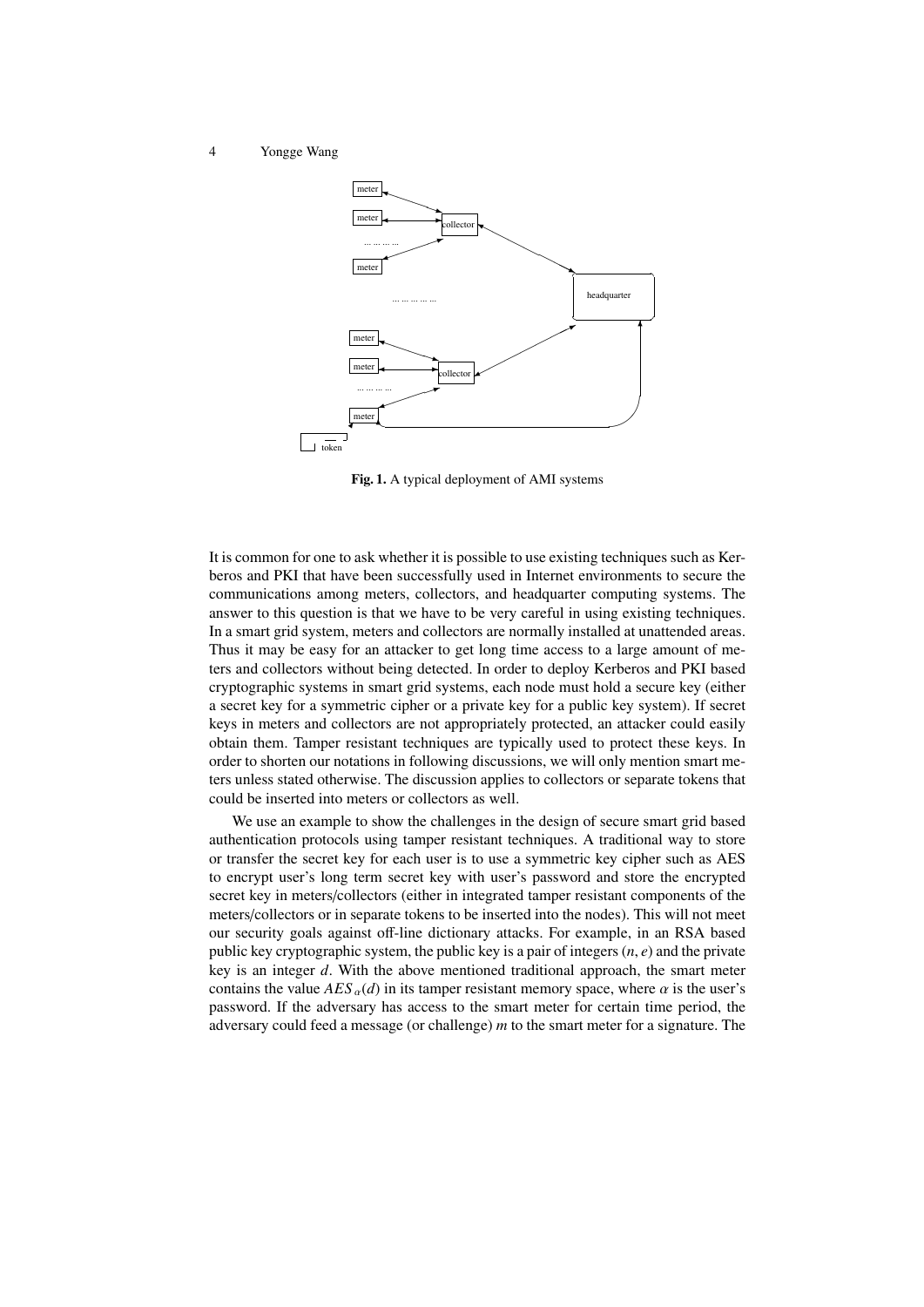adversary needs to input a password in order for the smart meter to generate a signature. The adversary will just pick one  $\alpha'$  from her dictionary and ask the meter to sign *m*. The meter will "decrypt" the private key as  $d' = 4FS^{-1}(4FS(G))$  and return a signature meter will "decrypt" the private key as  $d' = AES_{\alpha'}^{-1}(AES_{\alpha}(d))$  and return a signature  $s' = m^{d'}$  mod n on m. Then the adversary only needs to check whether  $s^{\prime e}$  mod n = m. If  $s' = m^{d'} \mod n$  on *m*. Then the adversary only needs to check whether  $s'^e \mod n = m$ . If the equation holds, the adversary knows that the guessed password  $\alpha'$  is correct. That is,<br> $\alpha' = \alpha$  Otherwise, the attacker will remove  $\alpha'$  from the dictionary. Similar attacks work and an extremely, and annually our content of a stream are accordingly community increased for Guillou-Quisquater (GQ), Fiat-Shamir, and Schnorr zero-knowledge identification  $\alpha' = \alpha$ . Otherwise, the attacker will remove  $\alpha'$  from the dictionary. Similar attacks work<br>or Guillou-Quisquater (GO). Fiat-Shamir, and Schnorr zero-knowledge identification schemes.

This example shows that the "off-line" dictionary attack in the smart grid or AMI environments is different from the traditional client-server based off-line dictionary attacks. One potential approach to defeat this kind of attacks is to set a counter in the smart meter. That is, the smart meter is allowed to sign at most certain number of messages, and then self-destroy it. However, this kind of protection may not be feasible since the smart meters are normally deployed for a long time of services (e.g., 30 years) and it is hard to appropriately choose optimal values for the counter.

## 3 Security models

First we provide a comprehensive list of attacks that a password-protected smart grid based authentication protocol needs to protect against. An ideal password-based authentication protocols for smart grid systems should be secure against these attacks and we will follow these criteria when we discuss the security of password-protected smart grid authentication protocols.

- Eavesdropping. The attacker may observe the communication channels.
- Replay. The attacker records messages (either from the communication channels between smart meters and service providers or between tamper resistant components and non-tamper resistant components within the smart meters) she has observed and re-sends them at a later time.
- Man-in-the-middle. The attacker intercepts the messages sent between the two parties (between user  $U$  and smart card C or between smart card C and servers S) and replaces these with her own messages. For example, if she sits between the user and the smart meter, then she could play the role of smart meter in the messages which it displays to the user on the smart meter and at the same time plays the role of users to the smart meter. A special man-in-the-middle attack is the *small subgroup attack*. We illustrate this kind of attack by a small example. Let *g* be a generator of the group G of order  $n = qt$  for some small  $t > 1$ . In a standard Diffie-Hellman key exchange protocol, the client C chooses a random  $x$  and sends  $g^x$  to the server S, then S chooses a random *y* and sends  $g^y$  to C. The shared key between C and S is  $g^{xy}$ . Now assume that the attacker A intercepts C's message  $g^x$ , replaces it with  $g^{xq}$ , and sends it to S. A also intercepts S's message  $g^y$ , replaces it with  $g^{yq}$ , and sends it to C. In the end, both C and S compute the shared key  $g^{qxy}$ . Since  $g^{qxy}$ lies in the subgroup of order  $t$  of the group generated by  $g<sup>q</sup>$ , it takes on one of only *t* possible values. A can easily recover this  $g^{qxy}$  by an exhaustive search.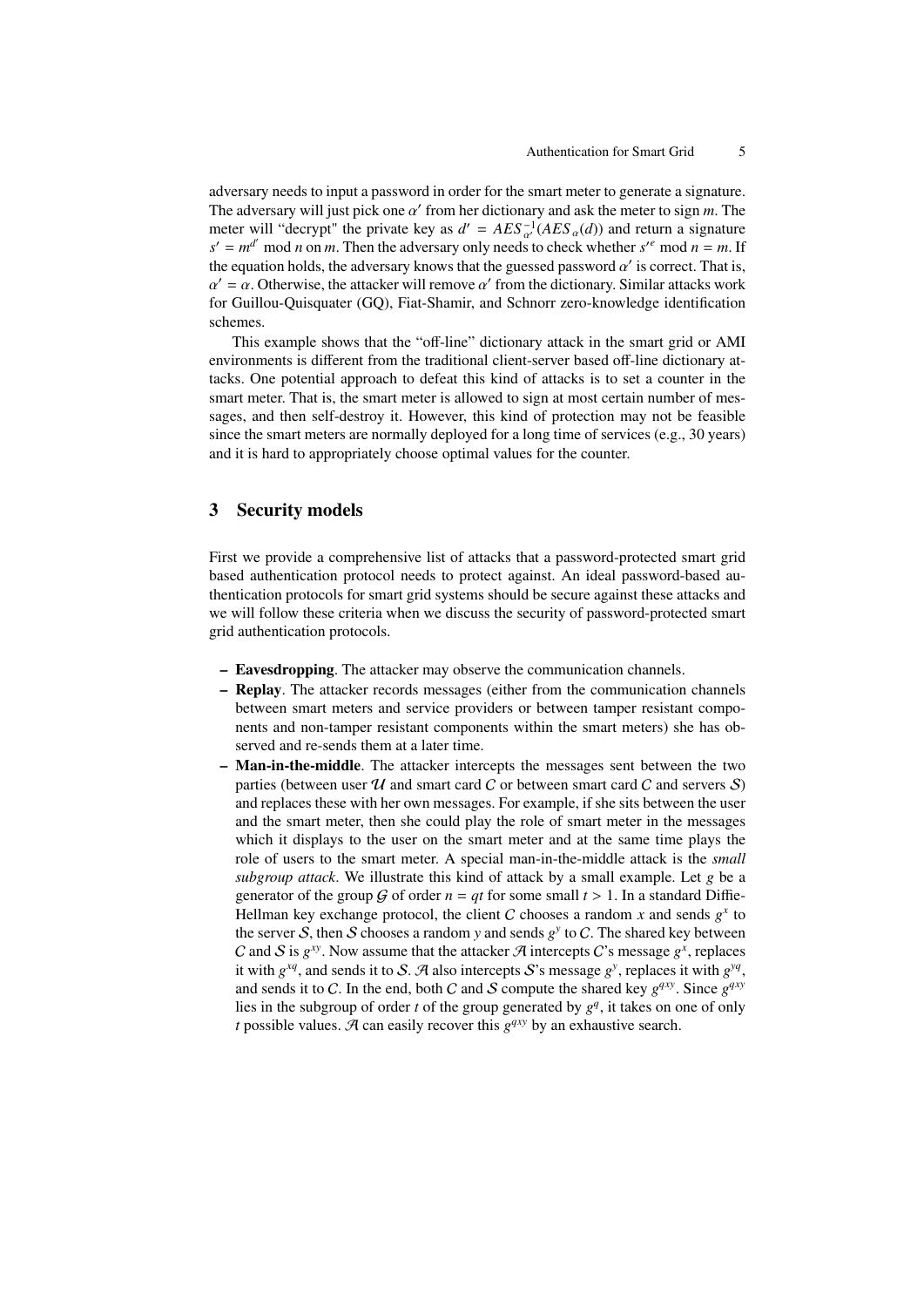- 6 Yongge Wang
	- Impersonation. The attacker impersonates the smart meter (using another smart meter that the attacker has access to or without using any smart meters) to authenticate to the remote service provider, impersonates a remote service provider to the smart meter, impersonates a token holder to the smart meter (if the smart grid is designed in such a way that a service provider agent uses some tokens to authenticate to smart meters) and a bogus smart meter impersonates an actual meter to a service provider agent with tokens.
	- Malicious smart meters. The attacker controls the smart meter and intercepts a token holder inputed password. Furthermore, the attacker controls all of the communications between smart meter and the token holder, and all of the communications between smart meter and the remote server. For example, the attacker may launch a man in the middle attack between the token holder and the smart meter.
	- Stolen tokens. The attacker steals a token from a service provider agent or an owner and impersonates the token holder to the remote server. In this case, the attacker could use the stolen token to impersonate the token holder with guessed passwords to the remote server with a limited time of failures since the server may disable the token from the server side after certain number of failures. If the attacker is allowed to use the token with guessed passwords to impersonate the token holder to the remote server for unlimited times of failures, then it will be considered as an on-line dictionary attack (a scenario that is not considered in this paper). However, the attacker is allowed for four kinds of further attacks that we will discuss in the following. One exception that we need to make in our security model is that we will not allow the attacker to control a malicious meter to intercept the token holder's password and then to steal the token from the token holder. There are four kinds of attackers based on the stolen token scenario:
		- *Tamper resistant token with counter protection*. The attacker cannot read the sensitive information stored in the tamper resistant memory within the stolen token. Furthermore, the attacker may only issue a fixed amount of queries to the token to learn useful information. The token will be self-destroyed if the query number exceeds certain threshold (e.g., the GSM SIM card V2 or later has this capability).
		- *Tamper resistant token without counter protection*. The attacker cannot read the sensitive information stored in the tamper resistant memory of th token. However, the attacker may issue a large amount of queries to the token to learn some useful information. For example, the attacker may setup a fake server and uses a malicious smart meter to guess the potential password.
		- *Token is not tamper resistant*. The attacker (with the token) may be able to break the tamper resistant protection of the token and read the sensitive information stored in the tamper resistant memory. In this case, the token looks more like a USB memory stick that stores the user credential with password protection. But still there is a difference here. In order for the user to use USB memory stick based credentials, the user needs the access to a trusted computer to carry out the authentication. However, one may assume that even if the token is not tamper resistant, it is not possible for a malicious smart meter to read the sensitive information on the token within a short time period (e.g., during the time that the token owner inserts the token into the meter for an authentication).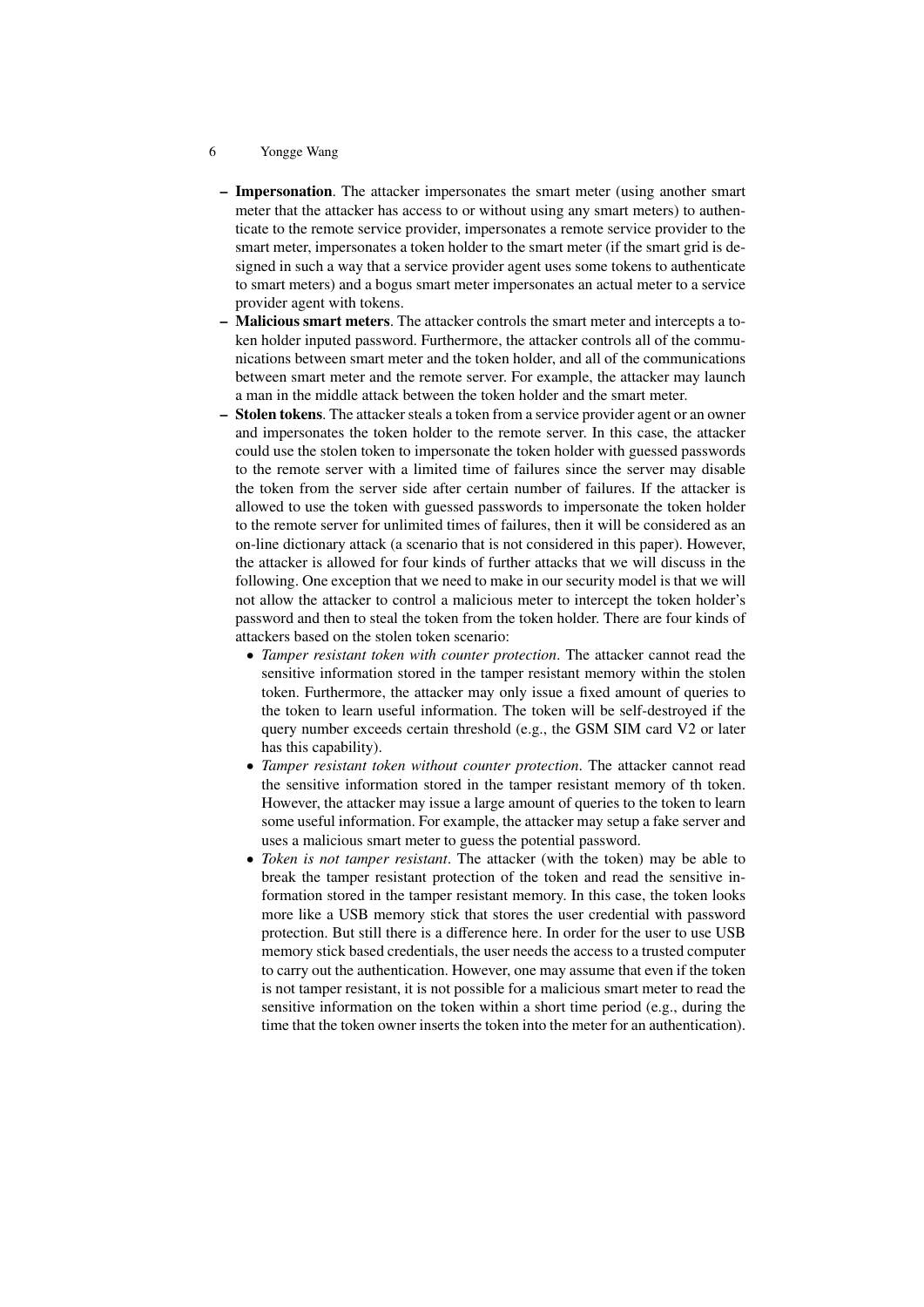- *Returned stolen token*. The attacker may steal the token from a token holder and carry out some analysis (e.g., mount some attacks based on the stolen token) and then return the token to the token holder without being detected by the token holder (that is, the token holder is not aware of the fact that the token has been lost for a while). The second author would like to thank Mr. Ding Wang for some discussions on related topics (note that Mr. Ding Wang is one of the authors for paper Wang et al [10]).
- Password-guessing. The attacker is assumed to have access to a relatively small dictionary of words that likely includes the secret password α. In an *<sup>o</sup>*ff*-line attack*, the attacker records past communications and searches for a word in the dictionary that is consistent with the recorded communications or carry out interaction with a stolen token without frequent server involvement (the attacker may carry out one or two sessions with server involved and all other activities without server involvement). In an *on-line attack*, the attacker repeatedly picks a password from the dictionary and attempts to impersonate  $U, C, U$  and C, or S. If the impersonation fails, the attacker removes this password from the dictionary and tries again, using a different password.
- Partition attack. The attacker records past communications, then goes over the dictionary and deletes those words that are not consistent with the recorded communications from the dictionary. After several tries, the attacker's dictionary could become very small.

We now informally sketch the definition of six types of security models.

- 1. Type I. The attacker  $\mathcal A$  is allowed to watch regular runs of the protocol between a smart meter  $\mathcal R$  (could be under the control of  $\mathcal A$ ) and the server  $\mathcal S$ , can actively communicate with  $R$  and  $S$  in replay, impersonation, and man-in-the-middle attacks, and can also actively control a smart meter when a token holder inserts the token and inputs her password. Furthermore, the attacker may steal the token (e.g., smart card) from the token holder (if this happens, we assume that the attacker has not observed the user password from the previous runs of protocols) and issue a large amount of queries to the token using a malicious meter. However, we assume that the token is tamper resistant and the attacker could not read the sensitive data from the token. A protocol is said to be *secure* in the presence of such an attacker if (i) whenever the server S accepts an authentication session with  $R$ , it is the case that the actual user  $U$  did indeed insert her token into  $R$  and input the correct password in the authentication session; and (ii) whenever a smart meter together with a token accepts an authentication session with  $S$ , it is the case that  $S$  did indeed participate in the authentication session and the user  $\mathcal U$  did indeed input the correct password.
- 2. Type II. The capability of the attacker is the same as in the Type I model except that when the attacker steals the token, it can only issue a fixed number of queries to the token using a malicious smart meter. If the number of queries exceeds the threshold, the token will be self-destroyed.
- 3. Type III. The capability of the attacker is the same as in the Type I model except that when the attacker steals the token, it will be able to read all of the sensitive data out from the token. But we will also assume that when a token holder inserts the token into a malicious smart meter for a session of authentication, the smart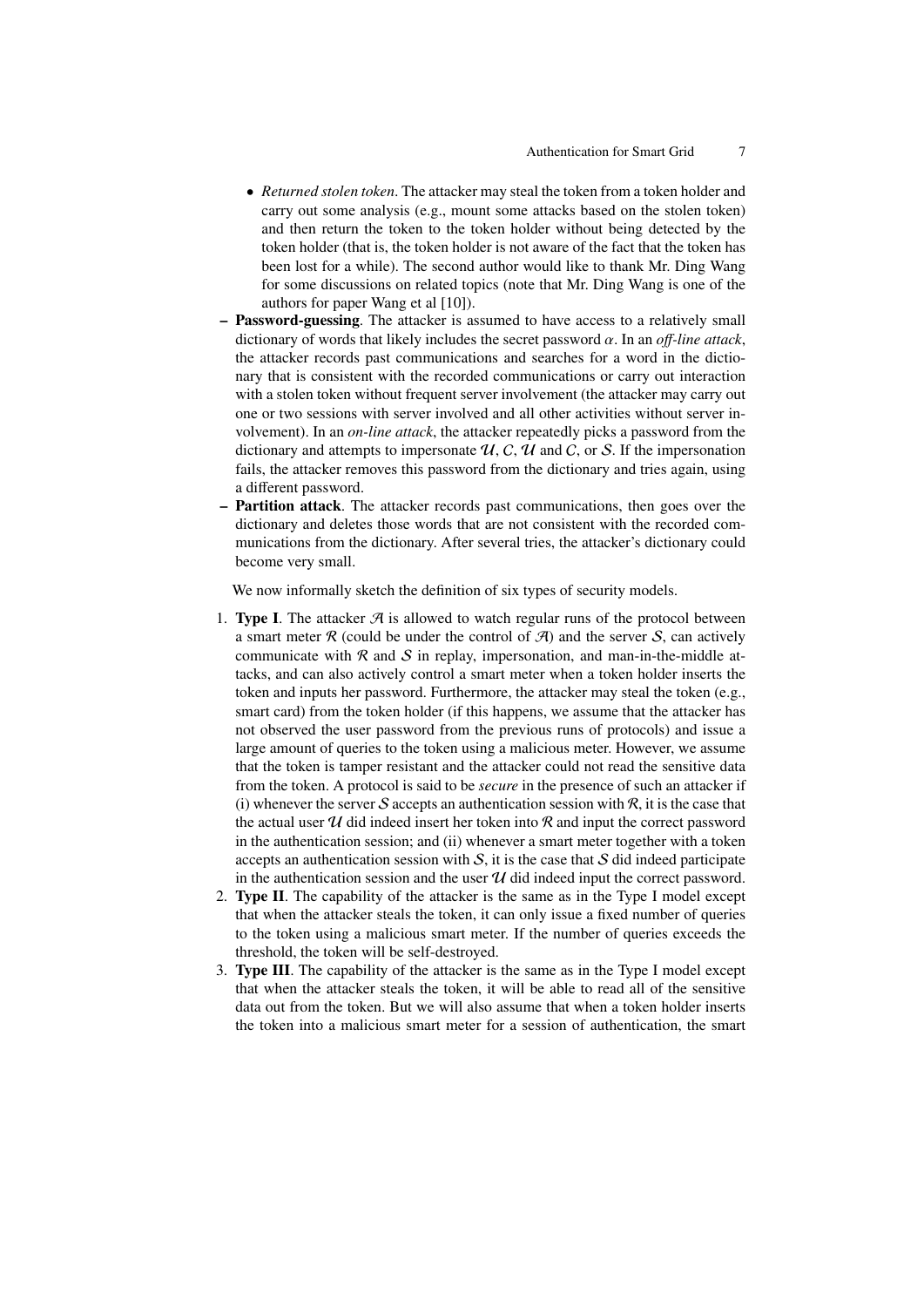meter should not be able to read the information stored in the tamper resistant section of the token. In other words, the token is not tamper resistant only when the attacker can hold the token for a relatively long period by herself. Another equivalent interpretation of this assumption is that the attacker may not be able to intercept the password via the smart meter and read the information stored in the token at the same time.

4. Type I-r, II-r, II-r. The capability of the attacker is the same as in the Type I or Type II or Type III models respectively except that we allow returned stolen tokens.

# 4 Secure authentication and key agreement protocols for Smart Grid Systems

#### 4.1 Symmetric key based scheme: SSCA

In this symmetric key based smart grid authentication scheme SSCA, the server should choose a master secret  $\beta$  and protect it securely. Note that this master secret  $\beta$  could be different for different users (tokens). The Setup phase is as follows:

– For each user with identity C and password  $\alpha$ , the token maker (it knows the server's master secret  $\beta$ ) sets the token secret key as  $K = H(\beta, C)$  and stores  $\mathcal{K} = \mathcal{E}_{\alpha}(K)$ in the tamper resistant memory of the token, where  $\mathcal E$  is a symmetric encryption algorithm such as AES and  $H$  is a hash algorithm such as SHA-2.

In the SSCA scheme, we assume that the token has the capability to generate unpredictable random numbers. There are several ways for token to do so. One of the typical approaches is to use hash algorithms and EPROM. In this approach, a random number is stored in the EPROM of the smart card when it is made. Each time, when a new random number is needed, the token reads the current random number in the EPROM and hash this random number with a secret key. Then it outputs this keyed hash output as the new random number and replace the random number content in the EPROM with this new value. In order to keep protocol security, it is important for the token to erase all session information after each protocol run. This will ensure that, in case the token is lost and the information within the tamper resistant memory is recovered by the attacker, the attacker should not able to recover any of the random numbers used in the previous runs of the protocols. It should be noted that one may also use symmetric encryption algorithms to generate random numbers. Due to the reversible operation of symmetric ciphers, symmetric key based random number generation is not recommended for token implementation.

Each time when the user inserts her token into a meter (which could be malicious), the meter asks the user to input the password which will be forwarded to the token.

1. Using the provided password  $\alpha$ , the token decrypts  $K = \mathcal{D}_{\alpha}(\mathcal{K})$ . If the password is correct, the value should equal to  $H(\beta, C)$ . The token selects a random number  $R_c$ , computes  $R_A = \mathcal{E}_K(C, R_c)$ , and sends the pair  $(C, R_A)$  to the meter which will be forwarded to the server.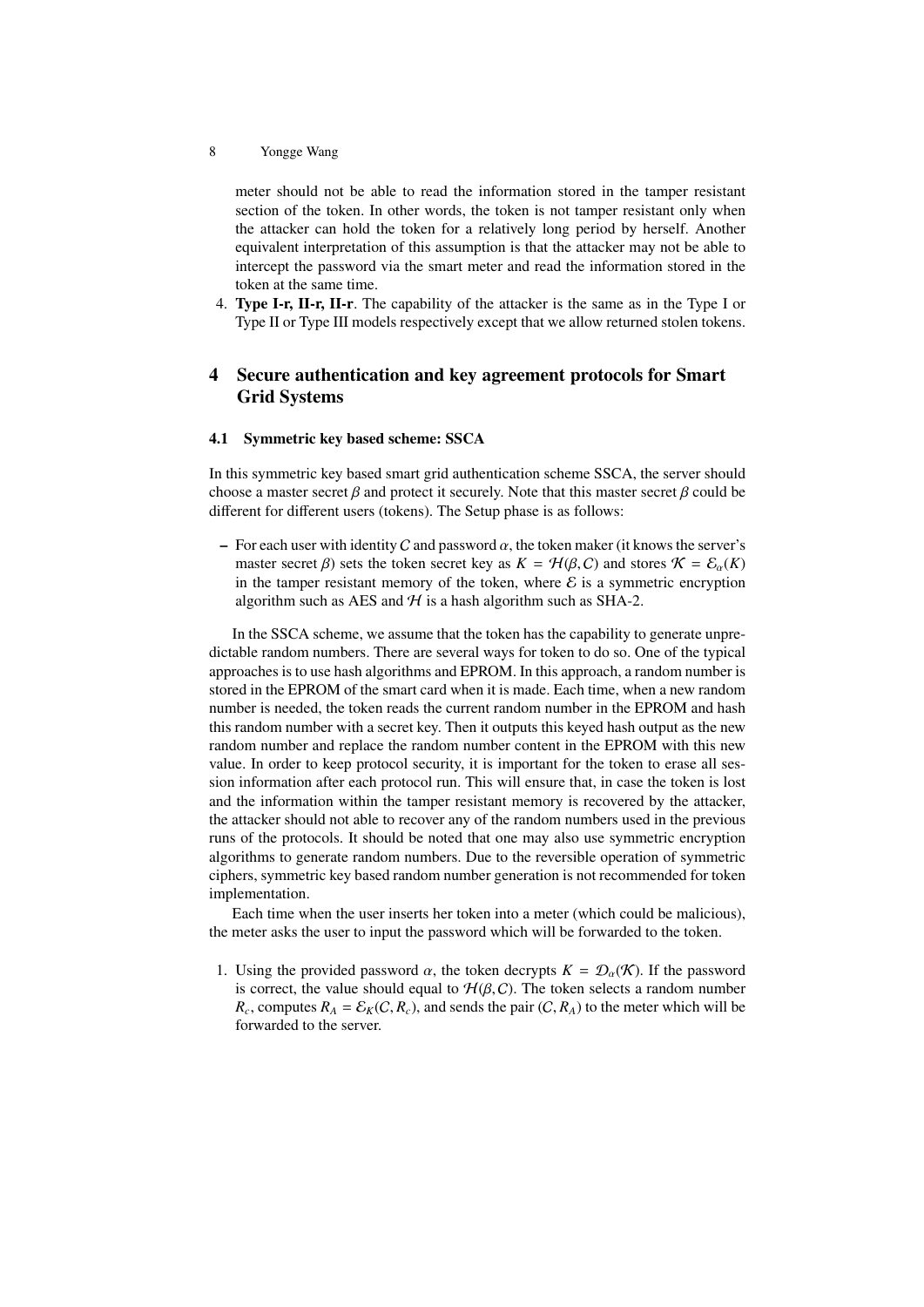- 2. The server recovers the value of  $(C, R_c)$  using the key  $K = H(\beta, C)$  and verifies that the identity  $C$  of the token is correct. If the verification passes, the server selects a random number  $R_s$ , computes  $R_B = \mathcal{E}_K(C, R_s)$ , and sends  $(C, R_B, C_s)$  to the meter<br>which forwards it to the token Here  $C = \text{HMAC}$ ,  $(S \cap R, R)$  is the keyed meswhich forwards it to the token. Here  $C_s = \text{HMAC}_{sk}(S, C, R_s, R_c)$  is the keyed mes-<br>sage authentication tag on  $(S, C, R, R)$  under the key  $sk = H(C, S, R, R)$  and S sage authentication tag on  $(S, C, R_s, R_c)$  under the key  $sk = H(C, S, R_c, R_s)$  and S is the server identity string is the server identity string.
- 3. The token recovers the value of  $(C, R_s)$  using the key  $K = H(\beta, C)$ , computes  $sk =$  $H(C, S, R_c, R_s)$ , and verifies the HMAC authentication tag  $C_s$ . If the verification passes it computes its own confirmation passes as  $C = HMAC(G, SR, R_s)$ passes, it computes its own confirmation message as  $C_c$  = HMAC<sub>sk</sub>(C, S,  $R_c$ ,  $R_s$ ) and sends *C<sup>c</sup>* to the server. The shared session key will be *sk*.
- 4. The server accepts the communication if the HMAC tag *C<sup>c</sup>* passes the verification.

The protocol SSCA message flows are shown in the Figure 2

Fig. 2. Message flows in SSCA

 $\text{Token} \longrightarrow \text{Server} : C, \mathcal{E}_K(C, R_c)$  $\text{Token} \longleftarrow \text{Server} : \mathcal{E}_K(C, R_s), C_s$ Token  $\longrightarrow$  Server :  $C_c$ 

In the following, we use heuristics to show that SSCA is a secure authentication protocol in the Type I and Type II security models. If the underlying encryption scheme  $\mathcal E$ and HMAC are secure, then eavesdropping, replay, man-in-the-middle, impersonation, password-guessing, and partition attacks will learn nothing about the password since no information of password is involved in these messages. Furthermore, a malicious meter can intercept the password, but without the token itself, the attacker will not be able to learn information about the secret key  $K = \mathcal{D}_{\alpha}(\mathcal{K})$ . Thus the attacker will not be able to impersonate the server or the token owner. When the attacker steals the token (but she has not controlled a meter to intercept the token owner password in the past), she may be able to insert the token into a malicious meter and let the token to run the protocols with a fake server polynomial many times. In these protocol runs, the attacker could input guessed password  $\alpha'$ . The token will output  $(C, \mathcal{E}_{K'}(C, R_c))$  where  $K' = \mathcal{D}_{\alpha'}(\mathcal{K})$ .<br>Since the attacker has no access to the actual server (this is an off-line attack) the at-Since the attacker has no access to the actual server (this is an off-line attack), the attacker can not verify whether the output  $(C, \mathcal{E}_{K'}(C, R_c))$  is in correct format. Thus the attacker has no way to verify whether the guessed password  $\alpha'$  is correct. In a summary, the protocol is secure in the Type I and Type II security models the protocol is secure in the Type I and Type II security models.

The protocol SSCA is not secure in the Type III security model. Assume that the attacker has observed a previous valid run of the protocol (but did not see the password) before steals the token. For each guessed password  $\alpha'$ , the attacker computes a potential key  $K' = \mathcal{D} \cdot (K)$ . If this key  $K'$  is not consistent with the observed confirmation tial key  $K' = \mathcal{D}_{\alpha'}(K)$ . If this key K' is not consistent with the observed confirmation<br>messages in the provisors we of the protecol, the strollar sould sprove of from the messages in the previous run of the protocol, the attacker could remove  $\alpha'$  from the password list. Otherwise it guessed the correct password password list. Otherwise, it guessed the correct password.

If we revise the attacker's capability in Type III model by restricting the attacker from observing any valid runs of the protocol before she steals the token, we get a new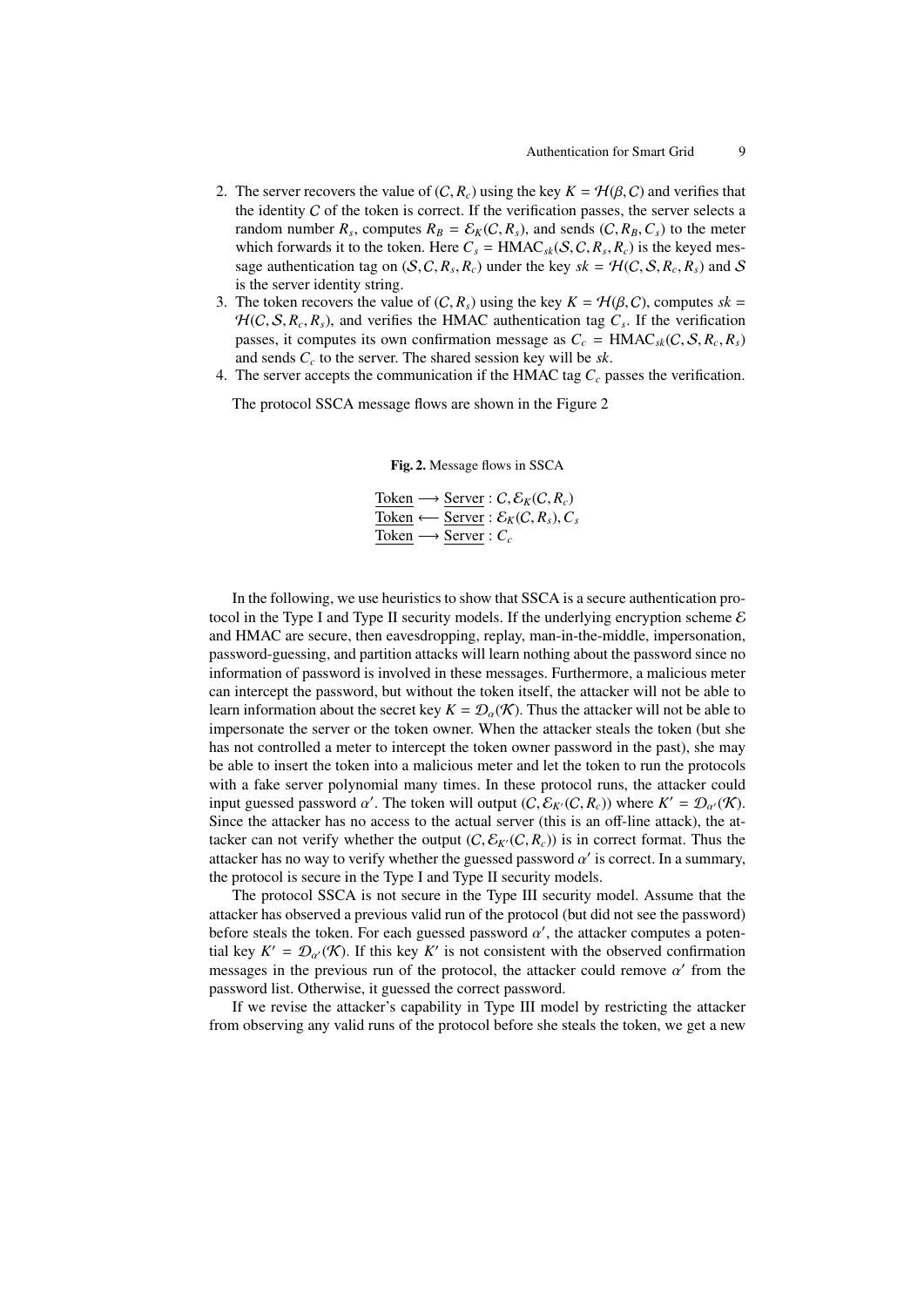security model which we will call Type III' model. We can show that the protocol SSCA is secure in the Type III' model. The heuristics is that for an attacker with access to the value  $\mathcal{K} = \mathcal{E}_{\alpha}(K)$ , he will not be able to verify whether a guessed password is valid off-line. For example, for each guessed password  $\alpha'$ , she can compute  $K' = \mathcal{D}_{\alpha'}(\mathcal{K})$ .<br>But she has no idea whether *K'* is the valid secret key without on-line interaction with But she has no idea whether  $K'$  is the valid secret key without on-line interaction with the server. Thus the protocol is secure in the Type III' security model.

Remarks: Modification of the protocol may be necessary for certain applications. For example, if the token identification string  $C$  itself needs to be protected (e.g., it is the credit card number), then one certainly does not want to transfer the identification string C along with the message in a clear channel.

#### 4.2 Public key based scheme: PSCAb

In this section, we introduce a public key based token authentication scheme with bilinear groups: PSCAb, it is based on the identity based key agreement protocol from IEEE 1363.3 [5, 13].

In the following, we first briefly describe the bilinear maps and bilinear map groups.

- 1. *G* and *G*<sup>1</sup> are two (multiplicative) cyclic groups of prime order *q*.
- 2. *g* is a generator of *G*.
- 3.  $\hat{e}: G \times G \rightarrow G_1$  is a bilinear map.

A bilinear map is a map  $\hat{e}: G \times G \rightarrow G_1$  with the following properties:

- 1. bilinear: for all  $g_1, g_2 \in G$ , and  $x, y \in Z$ , we have  $\hat{e}(g_1^x, g_2^y)$ <br>2 non-degenerate:  $\hat{e}(g \circ g) \neq 1$  $e^{y}_{2}$ ) =  $\hat{e}(g_1, g_2)^{xy}$ .
- 2. non-degenerate:  $\hat{e}(g, g) \neq 1$ .

We say that *G* is a bilinear group if the group action in *G* can be computed efficiently and there exists a group  $G_1$  and an efficiently computable bilinear map  $\hat{e}: G \times G \to G_1$  as above. For convenience, throughout the paper, we view both  $G$  and  $G_1$  as multiplicative groups though the concrete implementation of *G* could be additive elliptic curve groups.

Let  $k$  be the security parameter given to the setup algorithm and  $IG$  be a bilinear group parameter generator. We present the scheme by describing the three algorithms: Setup, Extract, and Exchange.

**Setup**: For the input  $k \in \mathbb{Z}^+$ , the algorithm proceeds as follows:

- 1. Run *IG* on *k* to generate a bilinear group  $G$  ∈ = { $G$ ,  $G$ <sub>1</sub>,  $\hat{e}$ } and the prime order *q* of the two groups *G* and  $G_1$ . Choose a random generator  $g \in G$ .
- 2. Pick a random master secret  $\beta \in Z_q^*$ .<br>3. Choose cryptographic hash function
- 3. Choose cryptographic hash functions  $\mathcal{H}_1 : \{0, 1\}^* \to G$ ,  $\mathcal{H}_2 : \{0, 1\}^* \to \{0, 1\}^*$ , and  $\pi : G \times G \to Z^*$ . In the security analysis, we view  $\mathcal{H}_1$ ,  $\mathcal{H}_2$  and  $\pi$  as random oracles  $\pi: G \times G \to Z_q^*$ . In the security analysis, we view  $\mathcal{H}_1, \mathcal{H}_2$ , and  $\pi$  as random oracles.

The system parameter is  $\langle q, g, G, G_1, \hat{e}, H_1, H_2, \pi \rangle$  and the master secret key is  $\beta$ .

**Extract:** For a given identification string  $C \in \{0, 1\}^*$ , the algorithm computes a generator  $g_0 = H_1(C) \in G$  and sets the private key  $d_0 = \sigma^{\beta}$  where  $\beta$  is the master secret ator  $g_C = H_1(C) \in G$ , and sets the private key  $d_C = g_C^B$  where  $\beta$  is the master secret<br>key The algorithm will further compute  $g_C = H_1(S) \in G$  where S is the server identity key. The algorithm will further compute  $g_S = H_1(S) \in \tilde{G}$  where S is the server identity string, and store value  $(C, g_S, d'_C)$  in the tamper resistant token where  $d'_C = \mathcal{E}_{H_2(\alpha)}(d_C)$ ,  $\alpha$  is token owner's password, and  $\mathcal{E}$  is the encryption function that could be defined in  $\alpha$  is token owner's password. and  $\epsilon$  is the encryption function that could be defined in one of the following ways: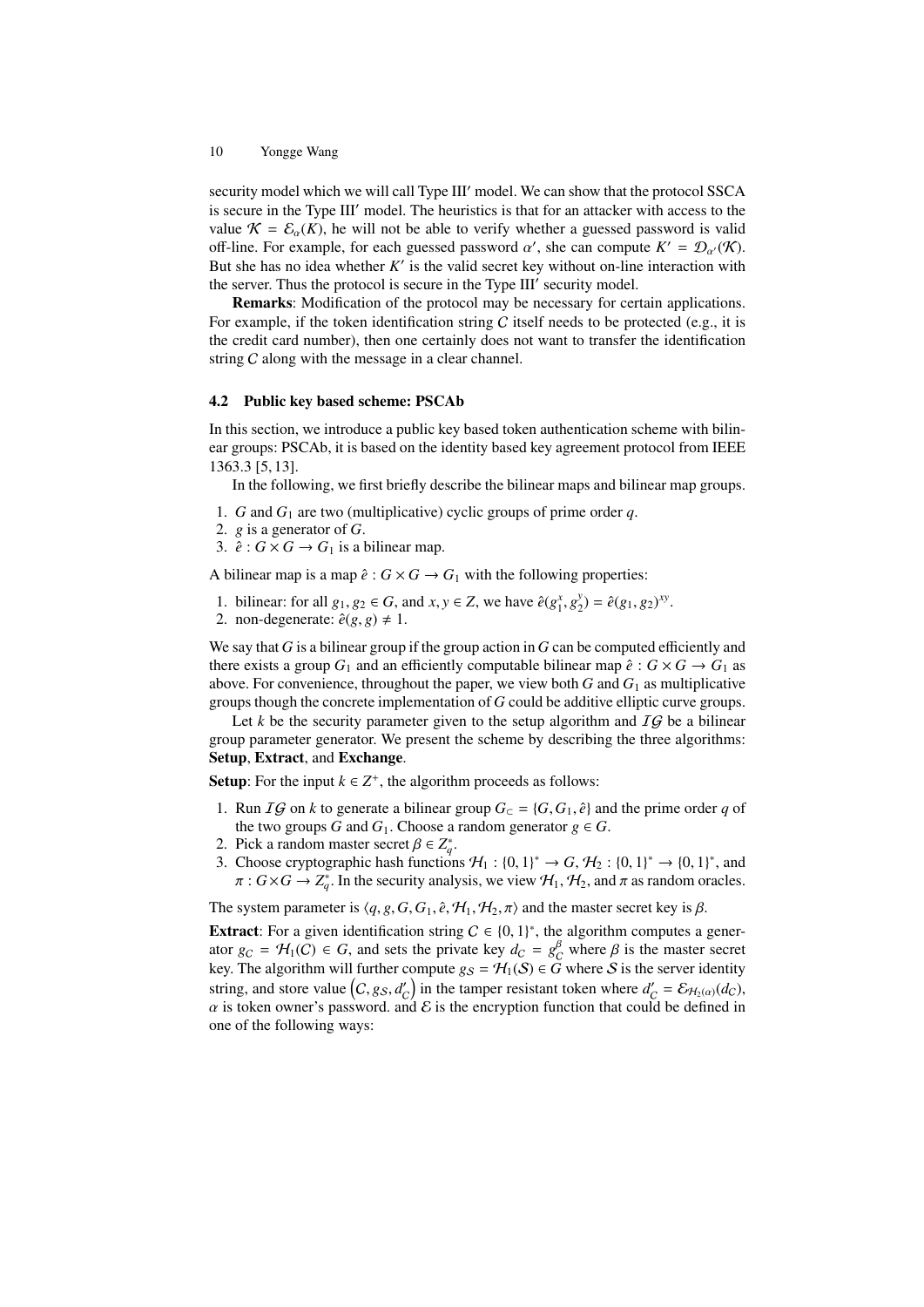- 1.  $\epsilon$  is a standard symmetric cipher such as AES
- 2.  $\mathcal{E}_{H_2(\alpha)}(d_C) = \text{AES}_{H_2(\alpha)}(d_C) + i_0$  where  $i_0 = \min\{i : \text{AES}_{H_2(\alpha)}(d_C) + i \in G, i =$ 0, 1, ...}. For an inputed password  $\alpha'$ ,  $d_C$  is computed as  $\text{AES}_{\mathcal{H}_2(\alpha')}^{-1}(d'_C - i_0)$  where  $i_0 = \min\{i : \text{AES}_{\mathcal{H}_{2}(\alpha')}^{-1}(d'_{\mathcal{C}} - i) \in G, i = 0, 1, \ldots\}.$
- 3.  $\mathcal{E}_{\mathcal{H}_2(\alpha)}(d_C) = d_C^{\mathcal{H}_2(\alpha)}$

Exchange: The algorithm proceeds as follows.

- 1. The token selects  $x \in_R Z_q^*$ , computes  $R_A = g_C^x$ , and sends it to the Server via the meter.
- 2. The Server selects  $y \in_R Z_q^*$ , computes  $R_B = g_g^y$  $S<sub>S</sub>$ , and sends it to the token.
- 3. The token computes  $s_A = \pi(R_A, R_B)$ ,  $s_B = \pi(R_B, R_A)$ , and  $d_C = \mathcal{D}_{\mathcal{H}_2(\alpha')}(d_C)$  where  $\Omega$  is the decryption function and  $\alpha'$  is the user inputed password. If  $d_{\Omega}$  is not an D is the decryption function and  $\alpha'$  is the user inputed password. If  $d_C$  is not an element of G, the token chooses the value for sk as a random element of G. Other element of *G*, the token chooses the value for *sk* as a random element of  $G_1$ . Otherwise, the token computes the value  $sk = \hat{e}(g_C, g_S)^{(x+s_A)(y+s_B)\beta}$  as

$$
\hat{e}\left(d_C^{(x+s_A)},g_S^{s_B}\cdot R_B\right)
$$

- 4. The token computes  $K_1 = H(sk, R_A, R_B, C, S, 1), K_2 = H(sk, R_A, R_B, C, S, 2),$ and sends value  $C_C = \text{HMAC}_{K_1}(C, S, R_A, R_B)$  to the server.  $K_2$  is the shared secret.<br>Server computes  $s_i = \pi(R_i, R_A)$ ,  $s_i = \pi(R_B, R_A)$  and  $s_k$  as
- 5. Server computes  $s_A = \pi(R_A, R_B)$ ,  $s_B = \pi(R_B, R_A)$  and *sk* as

$$
\hat{e}(g_C, g_S)^{(x+s_A)(y+s_B)\beta} = \hat{e}\left(g_C^{s_A} \cdot R_A, g_S^{(y+s_B)\beta}\right)
$$

- 6. Server verifies whether  $C_C$  is correct. If the verification passes, server computes  $K_1 = \mathcal{H}(sk, R_A, R_B, C, S, 1), K_2 = \mathcal{H}(sk, R_A, R_B, C, S, 2)$  and sends the value  $C_S$  = HMAC<sub>*K*1</sub></sub>(*S*, *C*, *R<sub><i>B*</sub>, *R*<sub>A</sub>) to the token. *K*<sub>2</sub> is the shared secret.<br>The token verifies the value of C<sub>c</sub>
- 7. The token verifies the value of  $C_s$ .

The token should never export the value of *sk* to the meter during the protocol run. However, the token may need to export  $K_2$  to the meter in certain applications.

The protocol PSCAb message flows are shown in the Figure 3

Fig. 3. Message flows in PSCAb

| $Token \longrightarrow$ Server : $g_C^x$ |
|------------------------------------------|
| $Token \leftarrow Server : g_S^y$        |
| Token $\longrightarrow$ Server : $C_C$   |
| $Token \leftarrow Server : CS$           |

In the following, we use heuristics to show that PSCAb is secure in the Type I, Type II, and Type III security models. It should be noted that if the encryption function is chosen as a standard symmetric cipher such as AES, then PSCAb is only weakly secure in the Type III security model as follows. When the attacker has access to the value  $d'_{\mathcal{C}}$ ,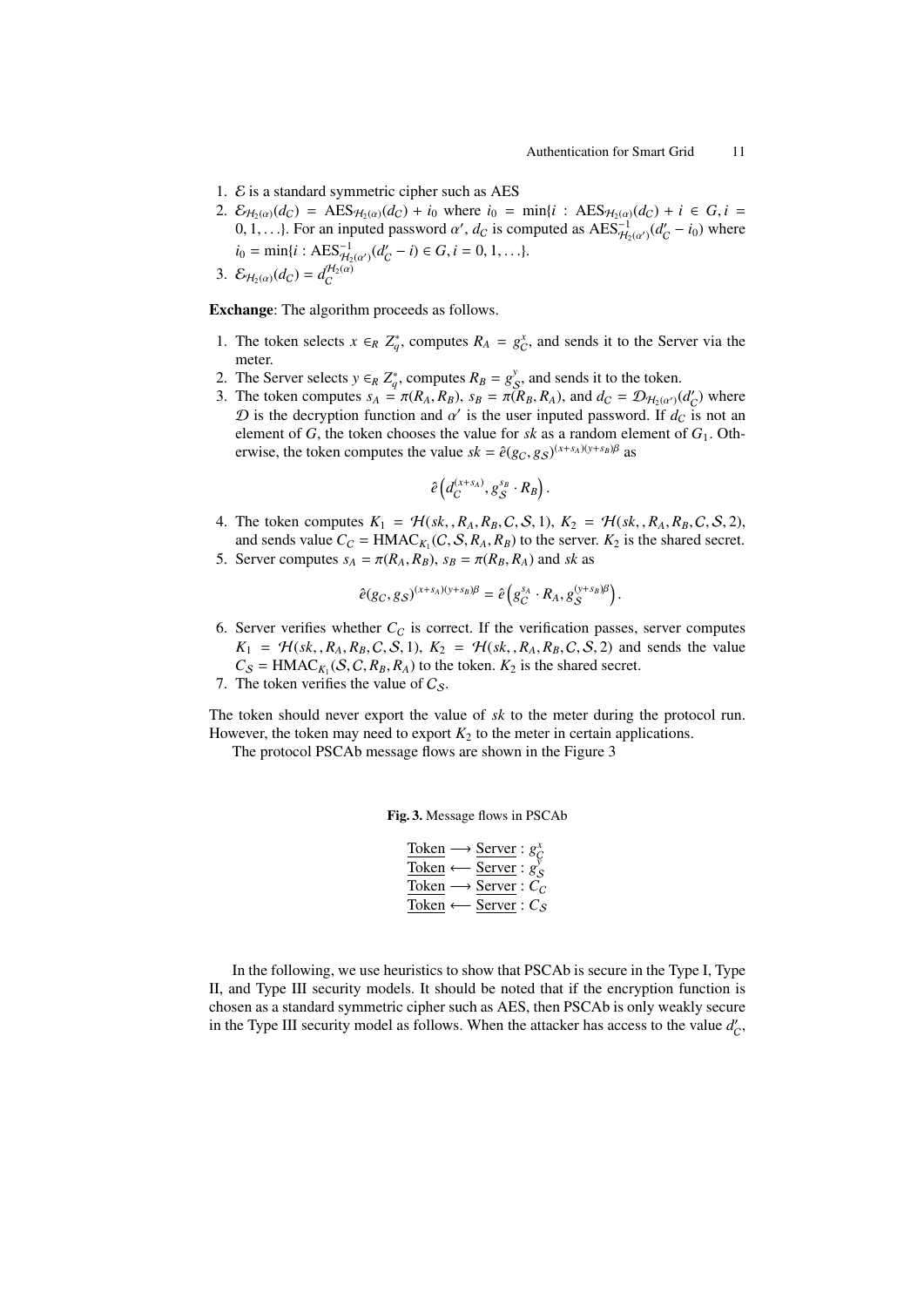she could remove those  $\alpha'$  from her dictionary such that  $\mathcal{D}_{H_2(\alpha')}(d'_C)$  is not an element of G. In other words, PSCAb is secure in the type III security model only if the remaining *G*. In other words, PSCAb is secure in the type III security model only if the remaining dictionary is still large enough.

The security of the underlying identity based key agreement protocol WANG-KE [5, 13] is proved in [13]. Furthermore, the eavesdropping, replay, man-in-the-middle, impersonation, password-guessing, and partition attacks will learn nothing about the password since no information of password is involved in these messages. Furthermore, these attackers will learn nothing about the private keys  $d_C$  and  $\beta$  based on the proofs in [13]. For an attacker with access to the information  $d'_{\mathcal{C}}$  (the attacker may read this information from the stolen token), she may impersonate the token owner to interact with the server. Since the attacker could not compute the correct value *sk*, she will not be able to generate the confirmation message  $C_C$ . Thus the server will not send the server confirmation message back to the attacker. In another word, the attacker will get no useful information for an off-line password guessing attack. Furthermore, even if the attacker has observed previous valid protocol runs, it will not help the attacker since the token does not contain any information of the session values *x* of the previous protocols runs.

Remarks: In the protocol PSCAb, it is important to have the token to send the confirmation message to the server first. Otherwise, PSCAb will not be secure in the Type III security model. Assume that the server sends the first confirmation message. After the attacker obtains the value  $d'_{\mathcal{C}}$  from the token, she could impersonate the user by sending the vale  $R_A$  to the server. After receiving the server confirmation message, she will remove  $\alpha'$  from her dictionary such that

$$
sk' = \hat{e} \left( \mathcal{D}_{\mathcal{H}(\alpha')} (d'_C)^{(x+s_A)}, g_S^{s_B} \cdot R_B \right)
$$

is not consistent with the confirmation message  $C_S$ .

#### 4.3 Public key based scheme: PSCA

In the previous section, we presented a protocol PSCAb based on the identity based key agreement protocol WANG-KE. In this section, we briefly discuss a protocol based on the HMQV key agreement protocol [7]. Let *g* be the generator of the group  $G<sub>∈</sub>$ , *q* be the prime order of *g*, and *h* be a constant. In this case, the server and the token will both have public keys.

The server private/public key pair is  $(b, g^b)$ . The token private/public key pair is  $g^a$ . The data stored on the token is:  $(a \times H(a), g^b)$ . In the following we use C and  $(a, g^a)$ . The data stored on the token is:  $(a \times \mathcal{H}(\alpha), g^b)$ . In the following, we use C and S to denote the client (token) and server identity strings respectively S to denote the client (token) and server identity strings respectively.

- 1. The token selects  $x \in_R [1, q-1]$ , computes  $R_A = g^x$ , and sends it to the server.<br>2. Server selects  $y \in_R [1, q-1]$  computes  $R_B = g^y$  and sends it to the token
- 2. Server selects  $y \in_R [1, q-1]$ , computes  $R_B = g^y$ , and sends it to the token.<br>3. The token decrypts the private key *a* via the user inputed password, computed
- 3. The token decrypts the private key *a* via the user inputed password, computes  $\pi_A$  =  $\mathcal{H}(R_A, \mathcal{S})$ ,  $\pi_B = \mathcal{H}(R_B, \mathcal{C})$ ,  $s_A = (x + \pi_A a) \mod q$ , and the shared session key:  $K_{\text{HMQV}} = (R_B \cdot (g^b)^{\pi_B})^{s_A h}.$
- 4. The server computes  $\pi_A = \mathcal{H}(R_A, \mathcal{S})$ ,  $\pi_B = \mathcal{H}(R_B, \mathcal{C})$ ,  $s_B = (y + \pi_B b) \mod q$ , and the shared session key:  $K_{\text{HMQV}} = (R_A \cdot (g^a)^{\pi_A})^{s_B h}$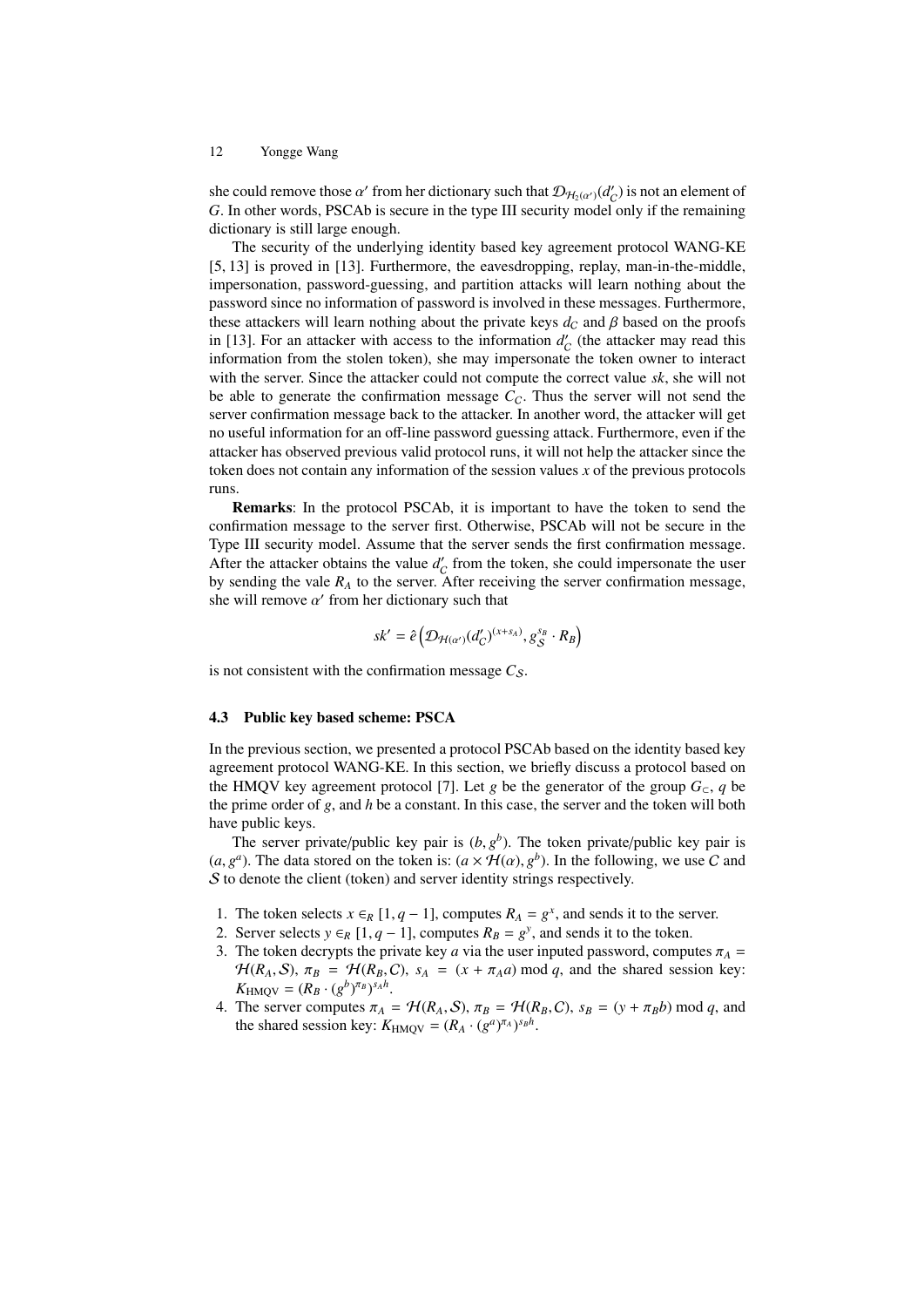Remarks: Heuristics could be used to show that this protocol is secure in the Type I and Type II security models. However this protocol is not secure in the Type III security model. After the attacker obtains the value  $(a \times \mathcal{H}(\alpha), g^b)$ , the attacker could recover<br>the password from  $a \times \mathcal{H}(\alpha)$  and the token public key  $g^a$ . However, if  $g^a$  is only known the password from  $a \times H(a)$  and the token public key  $g^a$ . However, if  $g^a$  is only known<br>to the server, then PSCA should be secure in the Type III model. We conjecture that to the server, then PSCA should be secure in the Type III model. We conjecture that it may be impossible to design HMQV based protocols that are secure in the Type III model if the public key of the token is available to the attackers.

#### 4.4 Public key based scheme with password validation data at server: PSCAV

In previous sections, we discussed two protocols SSCA and PSCAb that the server does not store any password validation data. In this section, we discuss a protocol where the server needs to store password validation data for each token. One of the disadvantages of this kind of protocols is that if the token owner wants to change her password, the server has to be involved.

It should be noted that the password based remote authentication protocols that have been specified in the IEEE 1363.2 [5] are not secure in our models. The major reason is that the only secure credential that a client owns is the password. If the token owner inputs her password on an untrusted meter, the meter could just record the password and impersonates the client to the server without the token in future.

Before we present our scheme PSCAV, we briefly note that the protocol PSCAb in Section 4.2 can be easily modified to be a password protected token authentication scheme that the server stores user password validation data. In Section 4.2, the identity string for each user is computed as  $g_C = H(C) \in G$ . For protocols with password validation data, we can use a different way to compute the identity strings. In particular, assume that the user  $U$  has a password  $\alpha$ , then the identity string for the user will be computed as  $g_C = H(C, \alpha) \in G$  and the private key for the user will be  $d_C = g_C^{\beta}$  where *R* is the master secret key. The value  $(C, g_C, \mathcal{E}_{\mathcal{U}_C}(\mathcal{A}_{\alpha}))$  will be stored in the tamper β is the master secret key. The value  $(C, g_S, \mathcal{E}_{H_2(\alpha)}(d_C))$  will be stored in the tamper resistant token and the value  $g_\alpha$  will be stored in the server database for this user. The resistant token, and the value  $g_C$  will be stored in the server database for this user. The remaining protocol runs the same as in Section 4.2. We can call the above mentioned protocol as PSCAbV

Now we begin to describe our main protocol PSCAV for this section. Assume that the server has a master secret  $\beta$  ( $\beta$  could be user specific also). For each user with password  $\alpha$ , let the user specific generator be  $g_C = H_1(C, \alpha, \beta)$ , the value  $g_C^{\mathcal{H}_2(\alpha)}$  is<br>stored on the token, where  $H_2$  is another independent hash function. The value  $g_C =$ stored on the token, where  $H_2$  is another independent hash function. The value  $g_C$  =  $\mathcal{H}_1(C, \alpha, \beta)$  will be stored in the server database for this user. The remaining of protocol runs as follows:

- 1. The token selects random *x* and sends  $R_A = g_C^x$  to the server.
- 2. Server selects random *y* and sends  $R_B = g_C^y$  to the token.
- 3. The token computes  $u = H(C, S, R_A, R_B)$  where S is the server identity string,  $sk = g_C^{\gamma(x+u\alpha)}$ , and sends  $C_c = H(sk, C, S, R_A, R_B, 1)$  to the server<br>After verifying that C is correct server computes  $\mu = H(C)$
- 4. After verifying that  $C_c$  is correct, server computes  $u = H(C, S, R_A, R_B)$ ,  $sk =$  $g_C^{y(x+u\alpha)}$ , and sends the value  $C_s = H(sk, S, C, R_B, R_A, 2)$  to the token.

The protocol PSCAV message flows are the same as for the PSCAb protocol message in the Figure 3 (but with different interpretation for the variables in the figure).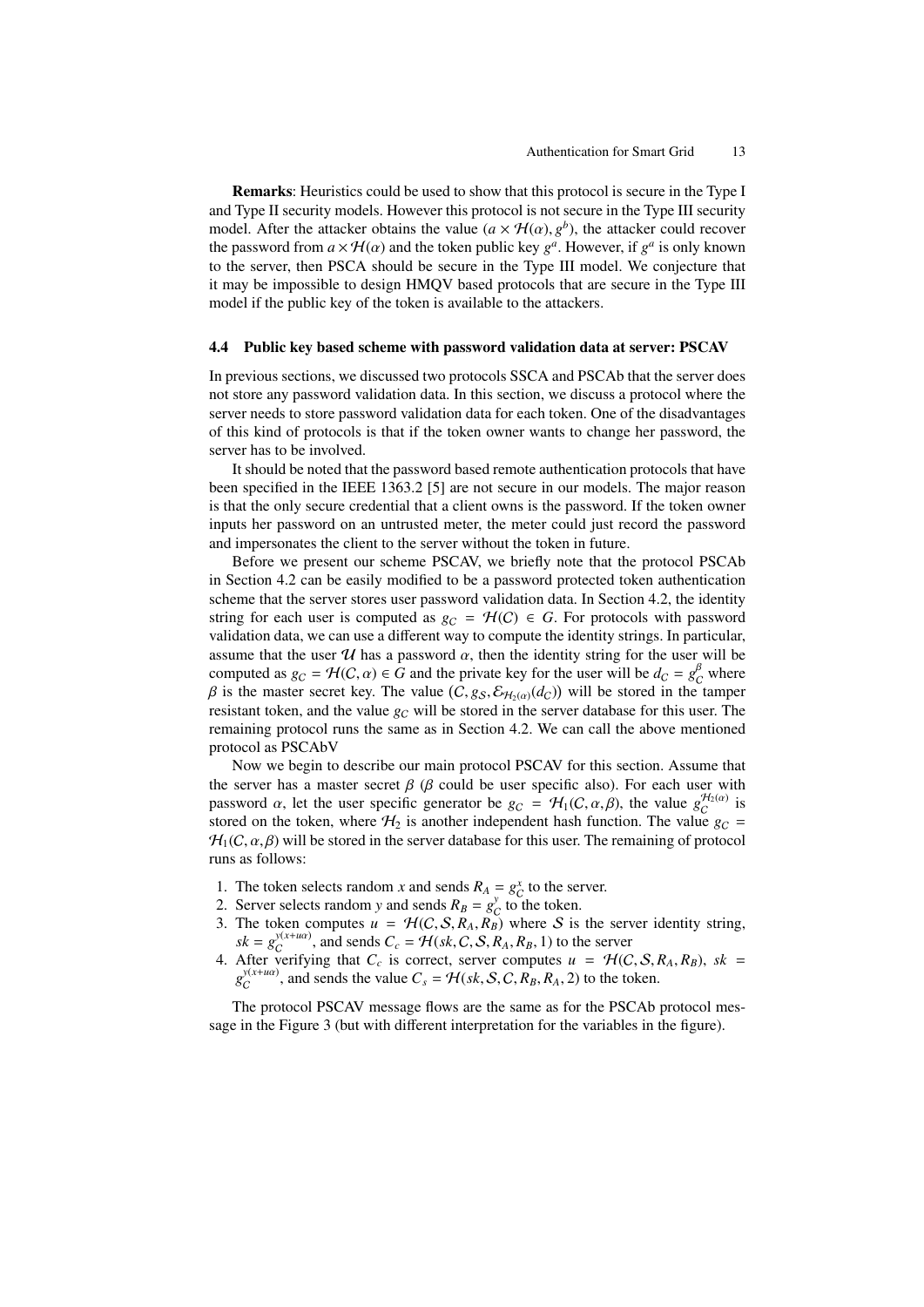In the following, we use heuristics to show that PSCAV is secure in the Type I, Type II, and Type III security models. For the PSCAV protocol, the eavesdropping, replay, man-in-the-middle, token (client) impersonation, password-guessing, and partition attacks will learn nothing about the password due to the hardness of the Diffie-Hellman problem. For the attacker that carries out a server impersonation attack, it will receive the value  $R_A$ , and send a random  $R_B$  to the token. The attacker will then receive the token confirmation message  $C_C$ . The attacker may not launch an off-line dictionary attack on these information since for each guessed password  $\alpha'$ , it has no way to generate a<br>session key sk' due to the hardness of the Diffie-Hellman problem. For an attacker with session key sk<sup>'</sup> due to the hardness of the Diffie-Hellman problem. For an attacker with access to the information  $g_C^{\mathcal{H}_2(\alpha)}$  (the attacker may read this information from the stolen token), she may impersonate the token owner to interact with the server. The attacker may send a random  $R_A$  to the server which could be based on  $g_C^{\mathcal{H}_2(\alpha)}$ , and receives a value  $R_B$  from the server. But it cannot compute the correct value for  $sk$  based on these information. Thus it could not send the confirmation message  $C_C$  to the server. Thus the server will not send the server confirmation message back to the attacker. In other words, the attacker will get no useful information for an off-line password guessing attack. Furthermore, even if the attacker has observed previous valid protocol runs, it will not help the attacker since the token does not contain any information of the session values *x* of the previous protocols runs.

Remarks: The attack described in the Remarks at the end of Section 4.2 could be used to show that it is important to have the token to send the confirmation message to the server first in the protocol PSCAV also.

### 5 Peer to peer communication in smart grid systems

In the previous sections, we presented smart grid authentication and communication protocols in the client-server model. In advanced smart grid systems, peer to peer communications among meters and collectors are essential also. In this section, we present a yellow page protocol for peer to peer authentication and communication in smart grid systems.

PKI and Kerberos systems are extensively used in Internet environments for peer to peer authentication and communication. However, Kerberos requires an online trusted server for 24 hours a day and PKI requires updated CRL (certificate revocation list) in real time. It is generally very expensive to maintain these services with guaranteed security. Since nodes of smart grid systems are relatively stable for a given period of time, we may design secure authentication and communication protocols based on yellow page services (e.g., LDAP servers). A yellow page service (e.g., LDAP server) is generally read-only and easy to maintain.

In the Yellow Page protocol YP, each node *A* has a secret key *K<sup>A</sup>* which is stored in the tamper resistant component of node *A* (could be contained in a separate token such as smart card) and there is an online yellow page *Y* that stores the following entry for each ordered node pair  $\langle A, B \rangle$  of the AMI system:

$$
\langle A, B \rangle : \mathcal{E}_{K_A}(\mathcal{H}(K_B, A), B, A).
$$

Note that *K<sup>A</sup>* should be a random key with sufficient entropy and it could be protected with memorable password within the tamper resistant component of node *A*. If *K<sup>A</sup>* does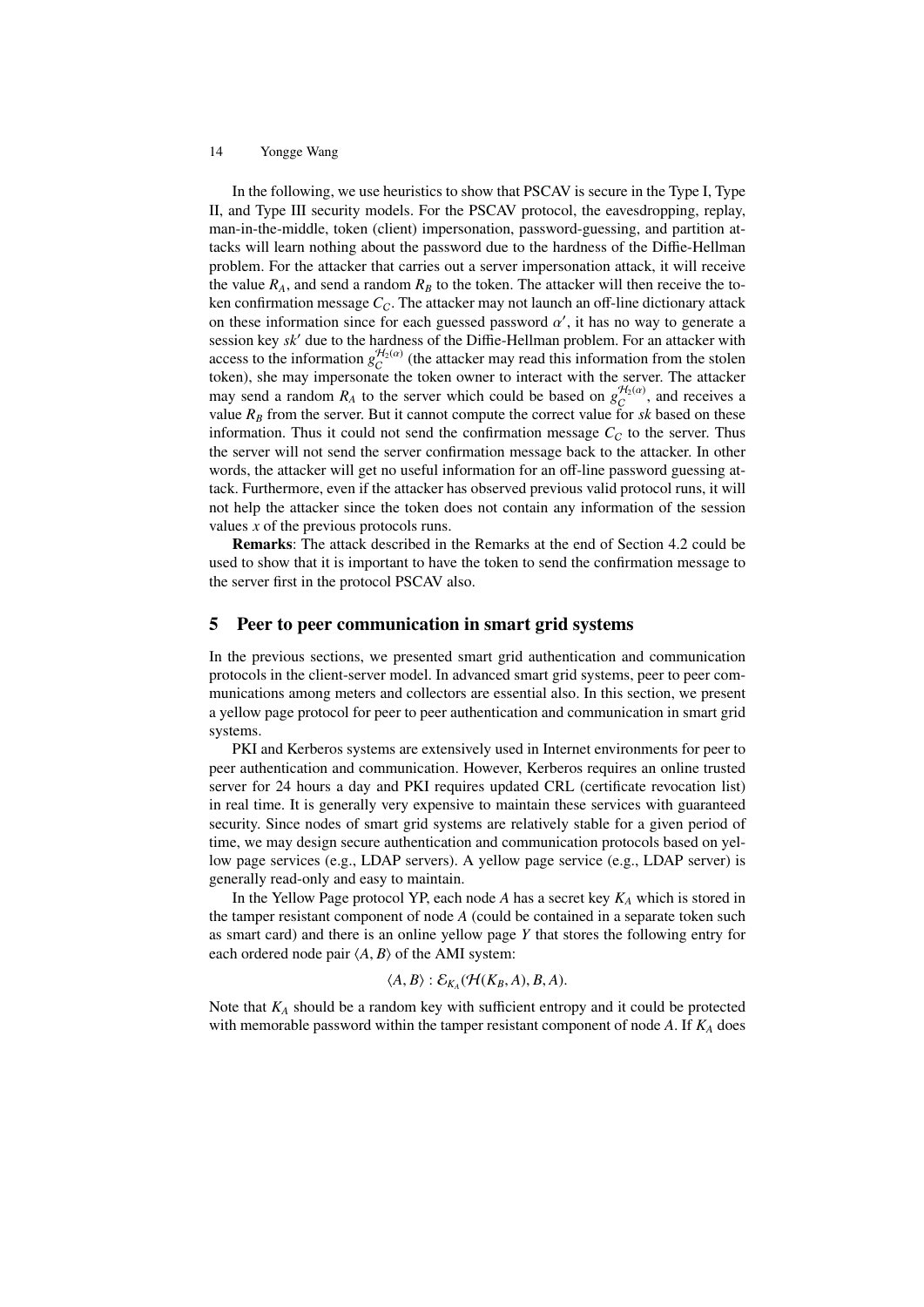not have sufficient entropy, then off-line dictionary attacks are possible against the Yellow page protocol.

Each time when a node *A* wants to talk to a node *B*, the participating parties follow the following steps of the protocol:

- 1. *A* retrieves from the Yellow Page *Y* the entry  $\langle A, B \rangle : \mathcal{E}_{K_A}(\mathcal{H}(K_B, A), B, A)$ , and decrypts  $\tau = \mathcal{H}(K_B, A)$ decrypts  $\tau = \mathcal{H}(K_B, A)$ .
- 2. *A* chooses a random value *r* and sends it to *B*.
- 3. *B* chooses a random value *s* and sends the following pair  $(s, H'(\mathcal{H}(K_B, A), r, s, 0))$ to *A*.
- 4. After receiving  $(s, \sigma)$  from *B*, *A* checks whether  $\sigma = H'(\tau, r, s, 0)$ , and sends  $\delta = H'(\tau, s, 1)$  to Bob  $H'(\tau, s, 1)$  to Bob.<br>*B* checks whether
- 5. *B* checks whether  $\delta = \mathcal{H}'(\mathcal{H}(K_B, A), s, 1)$ .

The session key for nodes *A* and *B* to carry out subsequence communications is computed as  $sk = H'(\tau, s, A, B)$ .<br>The full message flow for

The full message flow for the yellow page protocol YP are shown in the Figure 4.

Fig. 4. Message flow in YP

$$
\underline{\underline{A}} \leftarrow \underline{Y} : \mathcal{E}_{K_A}(\mathcal{H}(K_B, A), B, A) \n\underline{\underline{A}} \rightarrow \underline{\underline{B}} : r \n\underline{\underline{A}} \leftarrow \underline{\underline{B}} : (s, \mathcal{H}'(\mathcal{H}(K_B, A), r, s, 0)) \n\underline{\underline{A}} \rightarrow \underline{\underline{B}} : \mathcal{H}'(\tau, s, 1)
$$

#### 5.1 A note on a paper appeared in IEEE transaction on smart grid

It is always challenging to design secure authentication protocols appropriately. A student of the author of this paper published a paper [15] in the IEEE Transactions on Smart Grid without getting permission from Dr. Wang and included Dr. Wang as the co-author in that paper [15]. In this section, we briefly show that the protocol presented in [15] could be trivially broken.

In the "secure communication protocol" presented in [15], there is one trusted center *T* and several users (smart meters). Each user has a password. When Alice wants to talk to Bob, they will carry out the following protocol (note that both Alice and Bob could be smart meters or service provider stations):

- Alice sends "(Alice, Bob)" to *T*, Alice chooses a random *r* and sends "(*r*, Alice)" to Bob.
- $T$  computes  $\varepsilon = ENC(K_{alice}, \mathcal{H}(K_{bob}, Alice))$  and sends it to Alice, where *ENC* is a symmetric encryption scheme and *Kalice* and *Kbob* are Alice and Bob's passwords respectively.
- After Bob receives *r* from Alice, Bob chooses a random *s* and sends the value  $(s, \sigma = \mathcal{H}'(\mathcal{H}(K_{bob}, Alice), r, s, 0))$  to Alice.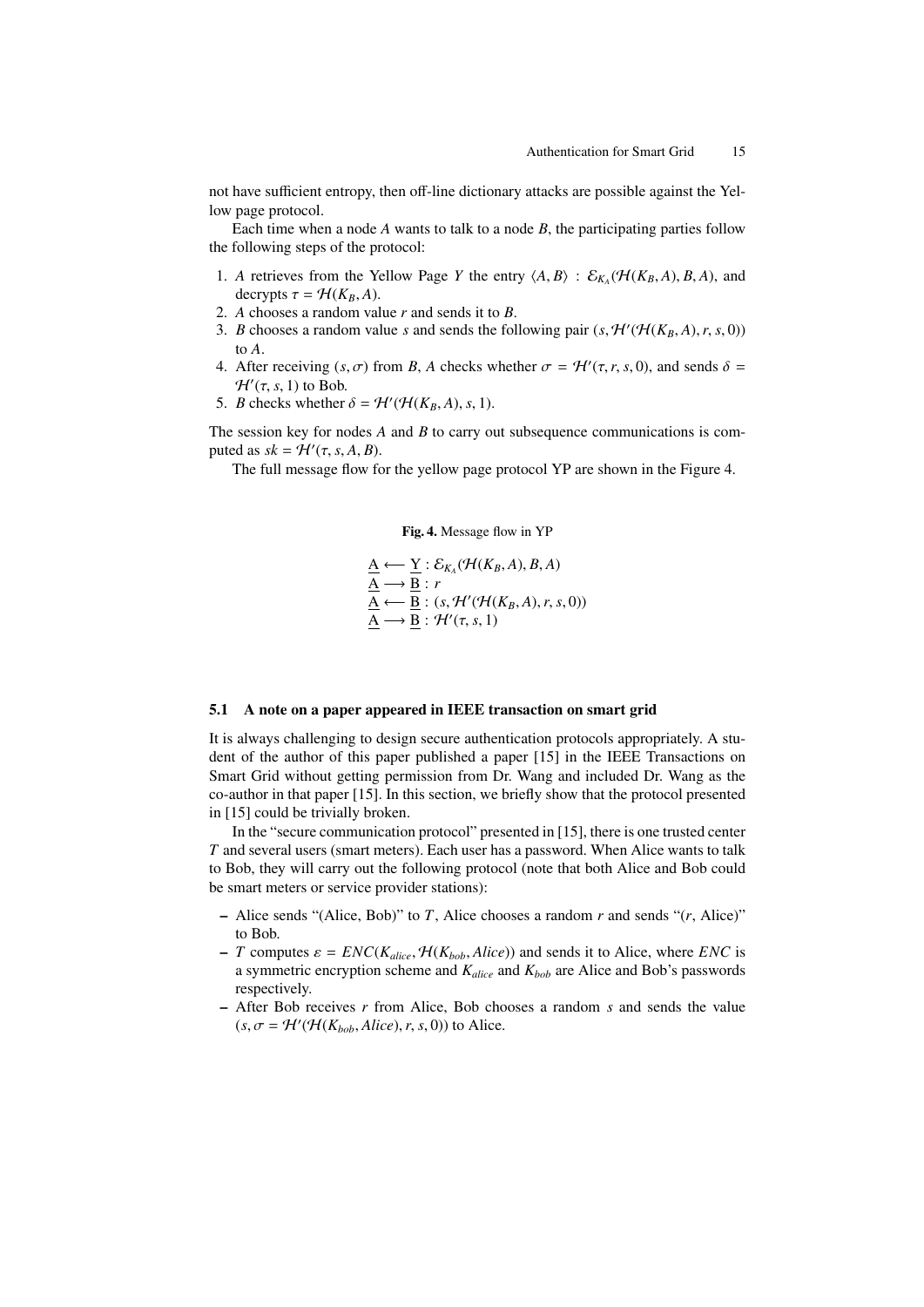- 16 Yongge Wang
	- Bob computes the session key

$$
sk = \mathcal{H}'(\mathcal{H}(K_{Bob}, Alice), s, Alice, Bob)
$$

– Alice decrypts

$$
token = DEC(K_{alice}, \varepsilon) = \mathcal{H}(K_{bob}, Alice),
$$

checks that  $\sigma = H'(token, r, s, 0)$ , and sends the value  $\delta = H'(token, s, 1)$  to Bob Bob checks whether  $\delta = H'(H(K_{t-1} \text{ Alice}) \text{ s}, 1)$  $-$  Bob checks whether  $\delta = H'(H(K_{bob}, Alice), s, 1)$ 

In the following, we present a trivial attack on the above protocol. Our attacks show that Carol can talk to Alice pretending to be Bob and Alice believes that she is talking to Bob though she is talking to Carol. In particular, the adversary Carol carries out the following steps of the attack:

- When Alice wants to talk to Bob, Alice sends the value "(Bob,Alice)" to *T*. At this stage, the adversary Carol intercepts this message and changes it to "(Carol, Alice)". *<sup>T</sup>* will reply *ENC*(*KAlice*, <sup>H</sup>(*Kcarol*, *Alice*)) and Carol will forward this to Alice
- Alice sends "(*r*, *Alice*)" to Bob. Bob will not get this message though Carol (impersonating Bob) will get it.
- Carol (impersonating Bob) sends the value

$$
(s, \mathcal{H}'(\mathcal{H}(K_{carol}, Alice), r, s, 0))
$$

to Alice

– Alice sends <sup>H</sup>(*token*, *<sup>s</sup>*, 1) to Carol (impersonating Bob).

Now Alice is talking to Carol though Alice thinks that she is talking to Bob.

## References

- 1. Y. Chen, J. Chou, and C. Huang. Comment on four two-party authentication protocols, 2010.
- 2. M. L. Das, A. Saxena, and V. P. Gulati. A dynamic id-based remote user authentication scheme. *IEEE Transactions on Consumer Electronics*, 50:629–631, 2004.
- 3. Li Gong, T. Mark, T. Mark A. Lomas, Roger M. Needham, and Jerome H. Saltzer. Protecting poorly chosen secrets from guessing attacks. *IEEE J. Selected Areas in Communications*, 11:648–656, 1993.
- 4. T. Goriparthi, M. L. Das, and A. Saxena. An improved bilinear pairing based remote user authentication scheme. *Computer Standards and Interfaces*, 31:181–185, 2009.
- 5. IEEE 1363. Standard specifications for public-key cryptography, 2005.
- 6. W. S. Juang, S. T. Chen, and H. T. Liaw. Robust and efficient password-authenticated key agreement using smart cards. *IEEE Transactions on Industrial Electronics*, 55:2551–2556, 2008.
- 7. Hugo Krawczyk. Hmqv: A high-performance secure diffie-hellman protocol. Cryptology ePrint Archive, Report 2005/176, 2005. http://eprint.iacr.org/.
- 8. Y. Lee, J. Nam, and D. Won. Vulnerabilities in a remote agent authentication scheme using smart cards. In *LNCS: AMSTA, Vol. 4953*, pages 850–857. Springer-Verlag, 2008.
- 9. H. S. Rhee, J. O. Kwon, and D. H. Lee. A remote user authentication scheme without using smart cards. *Computer Standards and Interfaces*, 31:6–13, 2009.